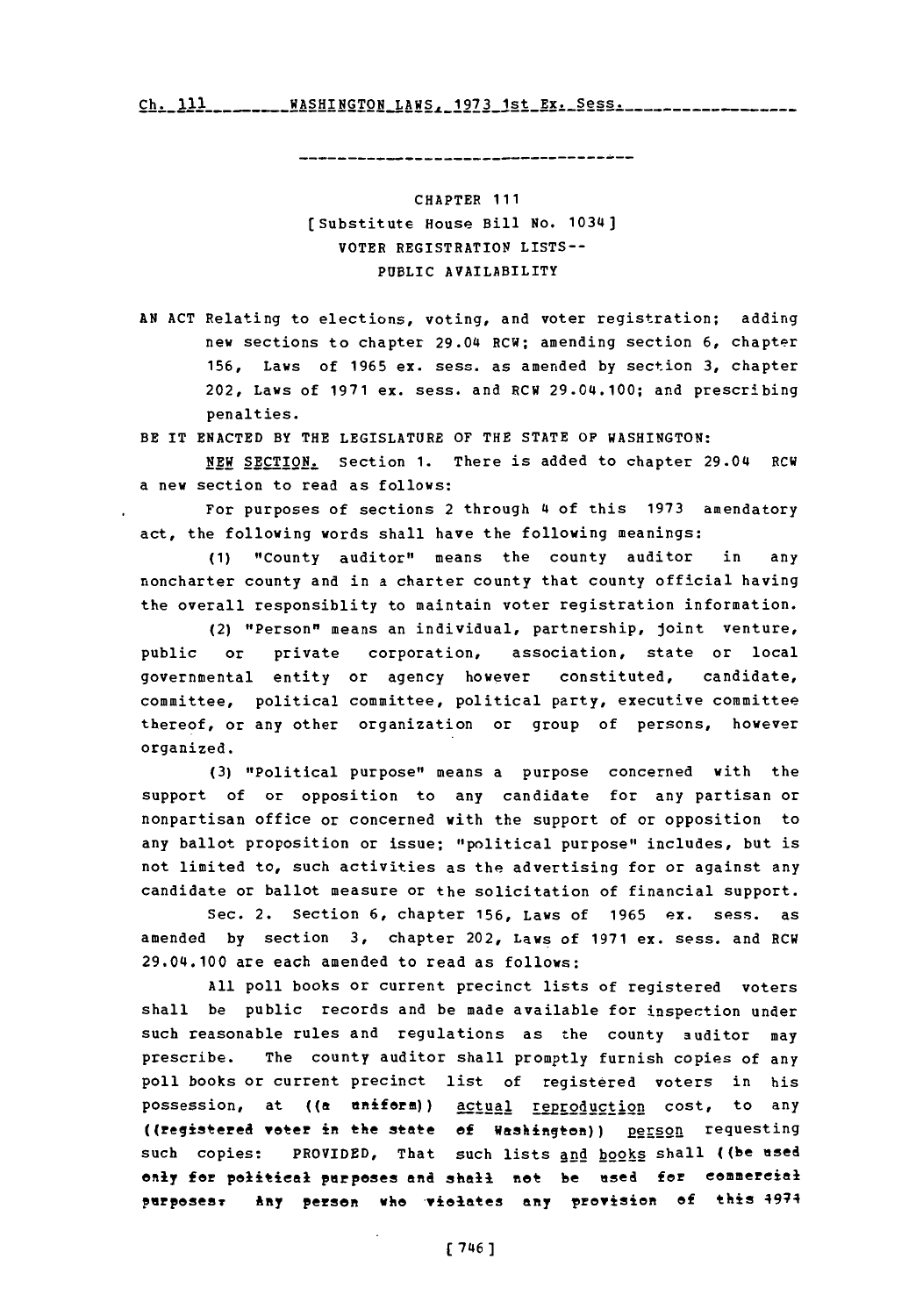amendatory act relating to the use of lists of registered voters shall be guilty of a felony and shall be punished by imprisonment for net more than five years or fine **of** not more then five thousand dollars, or by both such fine and imprisonment)) not be used for the purpose of mailing or delivering any advertisement or offer for any **property, establishment, organization, product or service or for the** Ri4Ep2§2 **of** mailing or del ivering **ADnZ** solicitation for money, services OF anything of value: PROVIDED, HOWEVER, That such lists and books MAY be used for **Any,** poitical Purpose.

**NEW** SECTION. Sec. **3.** There is added to chapter 29.04 ECU a new section to read as follows:

**A** reproduction of any form of data storage, in the custody of the county auditor, for poll books and precinct lists of registered voters, including magnetic tapes or discs, punched cards, and any other form of storage of such books and lists, shall at the written request of any person be furnished to him **by** the county auditor pursuant to such reasonable rules and regulations as the county auditor may prescribe, and at a cost equal to the county's actual cost in reproducing such form of data storage. Any data contained in a form of storage furnished under this section shall not be used for the purpose of mailing or delivering any advertisement or offer for any property, establishment, organization, product or service or for the purpose of mailing or delivering any solicitation for money, services or anything of value: PROVIDED, HOWEVER, That such data may be used for any political purpose. Whenever the county auditor furnishes any form of data storage under this section, he shall also furnish the person receiving the same with a copy of section 4 of this **1973** amendatory act.

**NEW SECTION.** Sec. **4.** There is added to chapter 29.04 RCW a new section to read as follows:

**(1)** Any person who uses registered voter data furnished under section 2 or **3** of this **1973** amendatory act for the purpose of mailing or delivering any advertisement or offer for any property, establishment, organization, product, or service or for the purpose of mailing or delivering any solicitation for money, services, or anything of value shall be liable to each person provided such advertisement or solicitation, without his consent, for the nuisance value of such person having to dispose of it, which value is herein established at five dollars for each item mailed or delivered to his residence: PROVIDED, That any person who mails or delivers any advertisement, offer or solicitation for a political purpose shall not be liable under this section, unless he is liable under subsection (2). For purposes of this subsection, two or more attached papers or sheets or two or more papers which are enclosed in the same envelope or container or are folded together shall be deemed